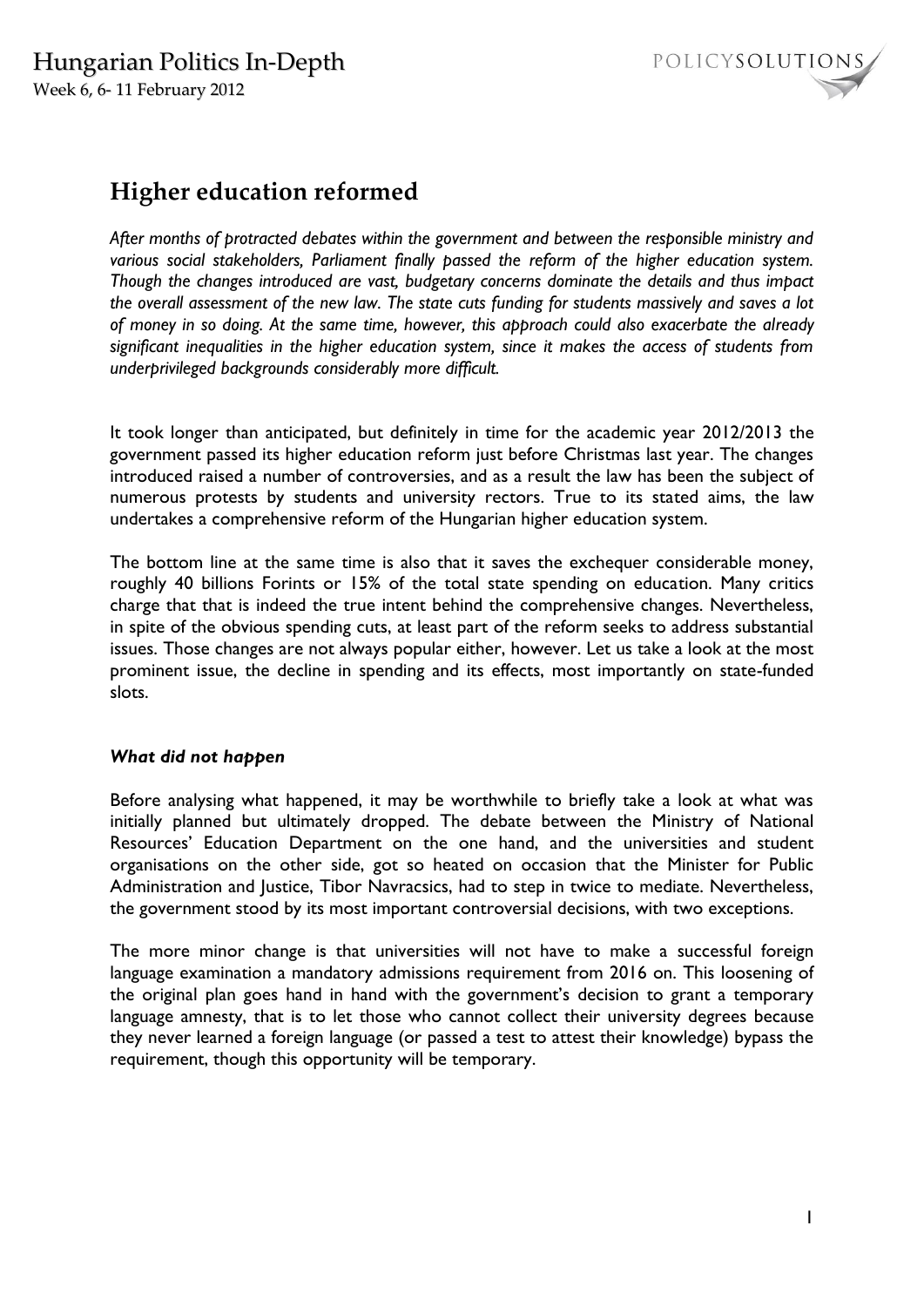Week 6, 6- 11 February 2012



## *No closures but a drastic reduction in funding*

The more significant surprise is that no institutions will be closed, or at least no closings are planned, though they may happen yet. When Prime Minister Orbán was asked – in response to rumours about various universities and colleges being closed by the government – a few months ago whether he had any plans to close institutions of higher education, he replied that the government would not do so, though he added that some schools may have to completely revert to private funding. Ultimately, this too could herald inevitable closure for at least some schools.

While no institution has ultimately been singled out for a total loss of funding, the system as a whole will experience a huge cutback amounting to the abovementioned roughly 38 billion HUF, and an even more drastic cut in the number of state funded students. The latter has emerged as the focal point of student protests.

### *Are tuition fees back?*

The general consensus in Hungary has been for a while now that the first university degree should be free of charge. When the Gyurcsány-government tried to change this by introducing a general tuition fee, 82.2% of voters said "no" in a referendum initiated by Fidesz, which endorsed the consensus and rejected the tuition proposal. Yet tuition has always been a reality for many students who failed to fit into the government mandated quota for state-funded higher education slots.

Critics charge that Fidesz has surreptitiously snuck tuition back in, by cutting state-funded slots so drastically as to give thousands, potentially tens of thousands of students no alternative but to pay even higher tuitions than hitherto. Total state funded places at institutions of higher education will drop from 53,450 to roughly 34,000. Some areas, most notably the social sciences (including economics) and legal studies, will experience drastic cuts, while others, especially technical areas and medicine, will be treated nicely, meaning they will experience practically no changes. While universities and colleges may survive on an institutional level, some departments will be in a tough spot if few students choose to dole out the large amount of cash (several hundred thousand HUF a year) to pay the full tuition.

#### *The pros*

This may make sense for several reasons, proponents of the government's measure argue. The most obvious one is that the state and correspondingly the education system, too, lack funds, while some or many students have the capacity to partially or completely fund themselves. It is somewhat paradoxical for the state to forego that money so that it can finance the education of students who could – with the help of loans or their parents – afford it, and then potentially go on to make a lot more money thanks to their free education.